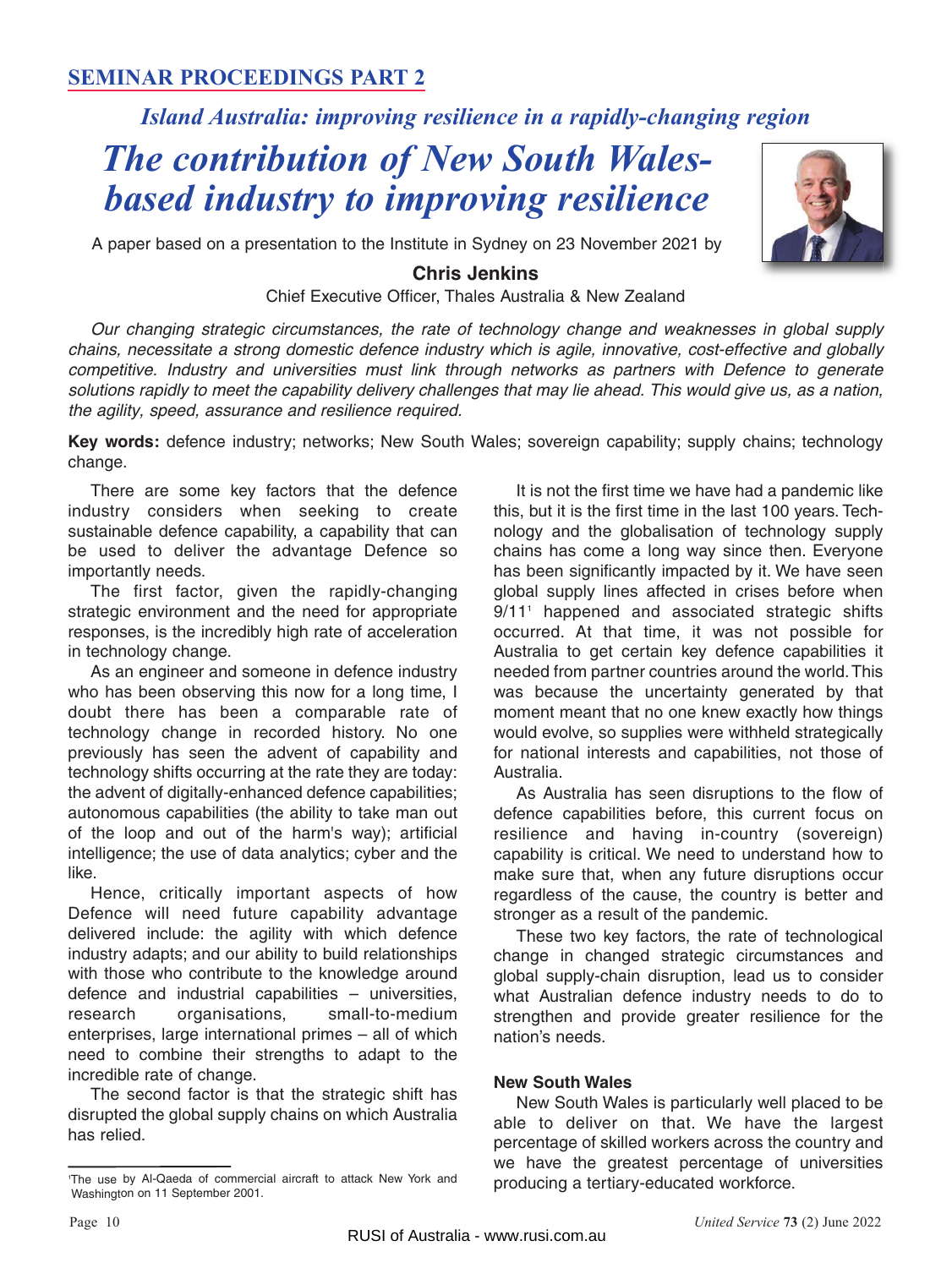We also should acknowledge we are coming out of a period of industrial atrophy where, in the early 2000s, industries and engineering were not seen as a glamour sector in which to seek employment. From a defence industry perspective, innovation and engineering activity was not a high priority in Australia. Innovation was often seen as risk. Buying direct from overseas was seen as the way to get most of the defence capability needed without risk. Now, we recognise that there is risk in that approach, because there will be times during disruptions when you cannot get the capabilities. Further, the needs of Australia can be different to those of other nations. Our ability to adapt capabilities to the specific needs of Australia's Defence force is critical. Innovation becomes a source of defence capability advantage.

That change in circumstance places New South Wales in a very good position to encourage future careers in STEM – science, technology, engineering and mathematics – to encourage a generation of people to see industry and the generation of advanced technologies as a very viable and very attractive career path. New South Wales has a very strong ecosystem within which to encourage the kind of growth in skills needed for the future, including the future needs of Australia's Defence forces.

Defence policy has shifted significantly in recent years. There was a period of industrial atrophy in Australia when there was a low priority on doing things locally or innovating locally, now there are policies in place to encourage people into defencerelated industry. The 2016 White Paper (Defence 2016) launched the concept of industry as a fundamental input to capability – the idea of Defence and industry partnering on the rapid delivery of the capabilities that Australia needs. The update to that Strategic Plan in 2020 (Defence 2020) generated a more urgent message around how much more we need to grow Australia's industrial capabilities, focusing on and building up a higher level of local capability.

#### **Prime Defence Contractors**

Large defence industry contractors who hold the major defence contracts and who sub-contract work to small-and-medium enterprises are known as 'primes', e.g,, Thales Australia, other large defence contractors and international contractors working in Australia. So, what part should the 'primes' have in that growth?

Three important principles are relevant to the creation of a sustainable defence industry that can provide advantage specific to Australia's needs: first, building a network of innovation and knowledge; second, industrial capability (facilities and people skills); and third, global competitiveness – ensuring we are cost effective and efficient by exporting.

As to innovation and knowledge, Australia is a small country population-wise. To try to have all the engineering knowledge and innovation in one company would be virtually impossible and does not make sense. I am a strong believer in creating a knowledge network among international companies like my own into Australian industry. This can have a great benefit reach-back to bring technologies from other countries into Australia. Full technology transfer is a big advantage for Australia as other countries have paid for that baseline technology. You can combine that with our supply chain and workforce in Australia to build up a very much larger capacity for innovation. Thales has been doing this for a wide range of technologies, including sonar systems at Rydalmere, soldier systems and rifles at Lithgow, munitions at Mulwala, and a variety of capabilities that we deliver to Defence by creating a knowledge and innovation network with small-tomedium enterprises and tertiary organisations.

When it comes to industrial capability, we need scale and the larger companies like my own can bring scale both financially and through the facilities and workforce we have. In New South Wales alone, Thales has nearly 2000 people in-house; in our supply chain, we have around 1200 people. So, the total workforce effect from the work we do in New South Wales is around 3200. Across Australia, we have about 4000 people in-house and another 2000 people in our supply chain. Accenture recently conducted a study of our supply chain activities. Considering the combined work across Australia, that very large component from New South Wales is an indicator of how well-positioned New South Wales is to deliver on defence capability needs.

#### **A Globally-Competitive Defence Industry**

So, building up that industrial base, with large organisations as hubs, a very large local supply chain providing innovative cost-effective solutions, and doing those things really well; leads to the third outcome – being globally competitive by innovating and creating performance-differentiated products, capabilities, and systems solutions for Defence. Those performance-differentiated solutions provide leading capability into the global market and Australia's strategic partners. They create a bridge, a connection between the countries. This is a great benefit for taxpayers who are looking for good value from the money spent within the local industrial base by Defence. It is important, because one of the traditional reasons for not doing things in Australia was that it was considered to attract a very large cost premium. By being globally competitive, by increasing scale, by being operationally cost-